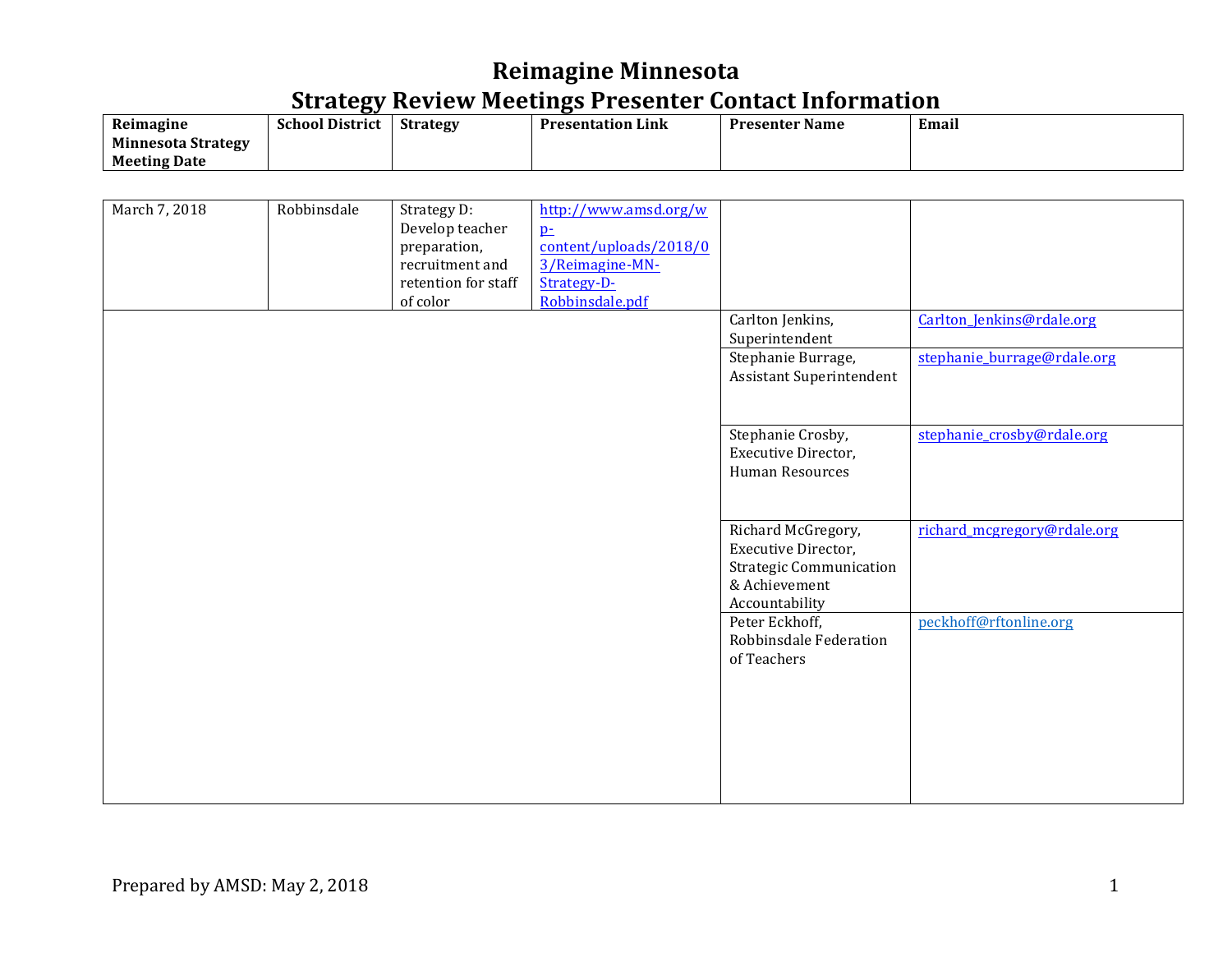| Reimagine                 | --<br><b>School District</b> | <b>Strategy</b> | <b>Presentation Link</b> | <b>Presenter Name</b> | -<br>Email |
|---------------------------|------------------------------|-----------------|--------------------------|-----------------------|------------|
| <b>Minnesota Strategy</b> |                              |                 |                          |                       |            |
| <b>Meeting Date</b>       |                              |                 |                          |                       |            |

| March 7, 2018 | Richfield                               | Strategy E:<br>Elevate student<br>voice and<br>leadership and<br>improve/ensure<br>inclusiveness in<br>the school culture<br>and environment | http://www.amsd.org/w<br>$p_{\pm}$<br>content/uploads/2018/0<br>3/Reimagine-MN-<br>Strategy-E-Richfield-.pdf                          |                                                               |                                                      |
|---------------|-----------------------------------------|----------------------------------------------------------------------------------------------------------------------------------------------|---------------------------------------------------------------------------------------------------------------------------------------|---------------------------------------------------------------|------------------------------------------------------|
|               |                                         |                                                                                                                                              |                                                                                                                                       | Steve Unowsky,<br>Superintendent<br>Leadriane Roby, Assistant | steven.unowsky@rpsmn.org<br>leadriane.roby@rpsmn.org |
|               |                                         |                                                                                                                                              |                                                                                                                                       | Superintendent                                                |                                                      |
| March 7, 2018 | North St.<br>Paul/Maplewoo<br>d/Oakdale | Strategy F:<br>Eliminate<br>disproportionatel<br>y due to adult<br>behavior and<br>policies; provide<br>growth-oriented<br>student support   | http://www.amsd.org/w<br>$p-$<br>content/uploads/2018/0<br>3/Reimagine-MN-<br>Strategy-F-North-St.-<br>Paul-Maplewood-<br>Oakdale.pdf |                                                               |                                                      |
|               |                                         |                                                                                                                                              |                                                                                                                                       | Christine Osorio,<br>Superintendent                           | cosorio@isd622.org                                   |
|               |                                         |                                                                                                                                              |                                                                                                                                       | Ty Thompson, Principal                                        | tthompson@isd622.org                                 |
|               |                                         |                                                                                                                                              |                                                                                                                                       | Lynn Pham, Principal                                          | lpham@isd622.org                                     |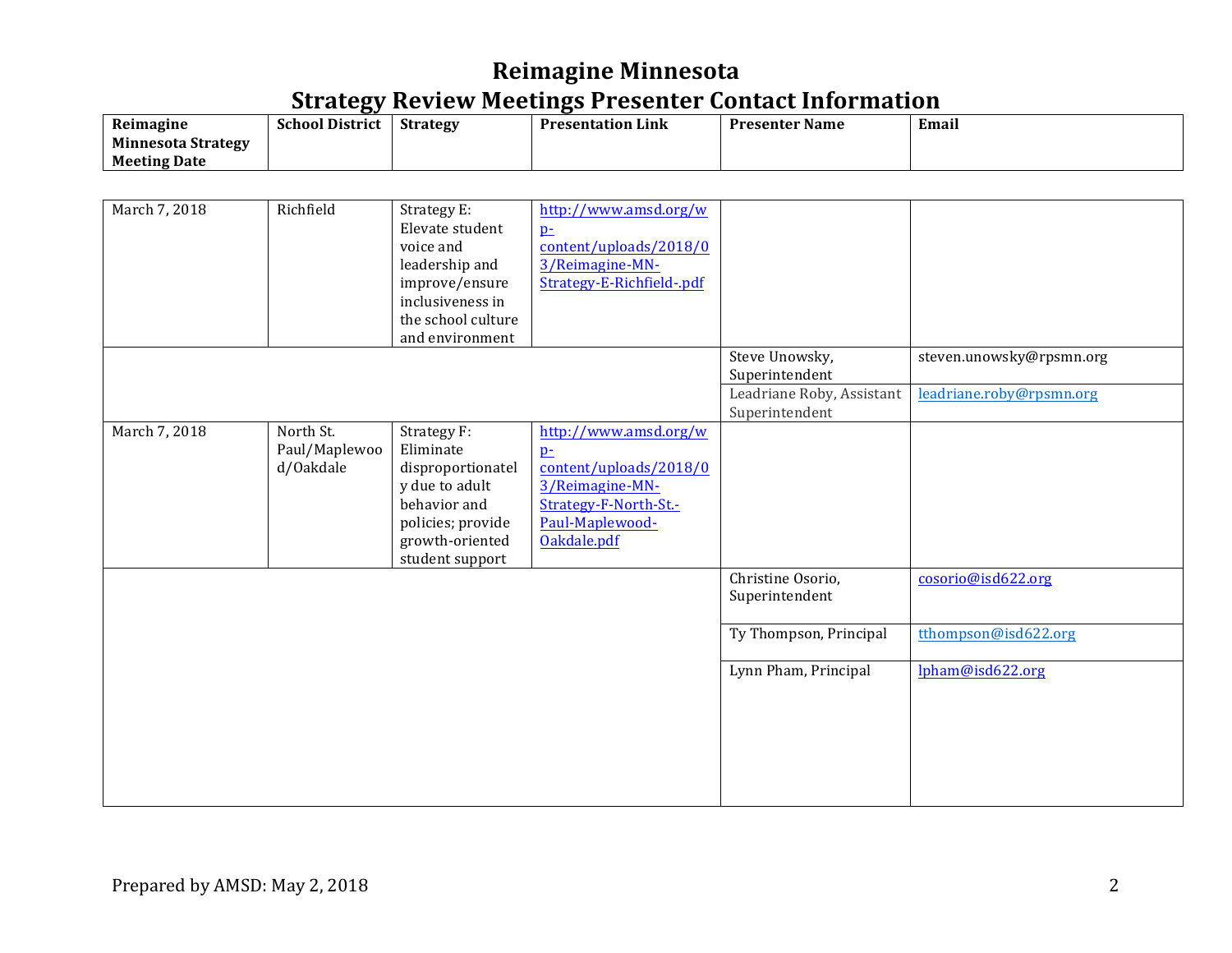| Reimagine                 | --<br><b>School District</b> | <b>Strategy</b> | <b>Presentation Link</b> | <b>Presenter Name</b> | -<br>Email |
|---------------------------|------------------------------|-----------------|--------------------------|-----------------------|------------|
| <b>Minnesota Strategy</b> |                              |                 |                          |                       |            |
| <b>Meeting Date</b>       |                              |                 |                          |                       |            |

| April 4, 2018 | Stillwater | Strategy A:<br>Develop, sustain<br>and evaluate<br>cultural<br>competence for<br>teachers | http://www.amsd.org/w<br>$p-$<br>content/uploads/2018/0<br>4/Strategy-A-Stillwater-<br>Reimagine-Minnesota-<br>April-2018-Strategy-<br>Meeting-with-<br>Discussion.pdf |                                                                    |                                  |
|---------------|------------|-------------------------------------------------------------------------------------------|------------------------------------------------------------------------------------------------------------------------------------------------------------------------|--------------------------------------------------------------------|----------------------------------|
|               |            |                                                                                           |                                                                                                                                                                        | Denise Pontrelli,<br>Superintendent                                | pontrellid@stillwaterschools.org |
|               |            |                                                                                           |                                                                                                                                                                        | Eric Anderson,<br>Coordinator of<br>Achievement and<br>Integration | andersone@stillwaterschools.org  |
|               |            |                                                                                           |                                                                                                                                                                        | George Nolan,<br>Director of Personalized<br>Learning              | nolang@stillwaterschools.org     |
|               |            |                                                                                           |                                                                                                                                                                        |                                                                    |                                  |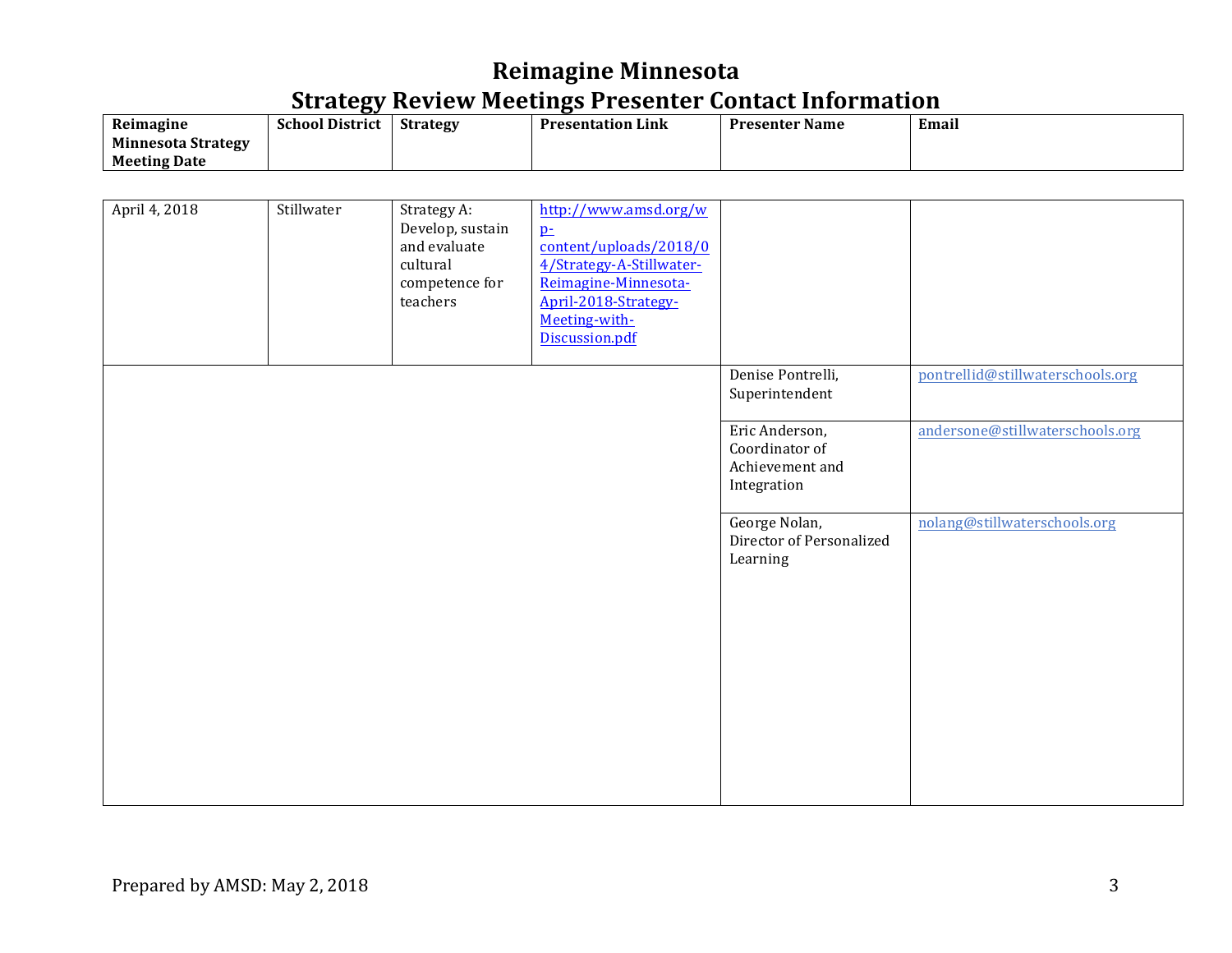|                           | --                     |                 |                          |                       |       |
|---------------------------|------------------------|-----------------|--------------------------|-----------------------|-------|
| Reimagine                 | <b>School District</b> | <b>Strategy</b> | <b>Presentation Link</b> | <b>Presenter Name</b> | Email |
| <b>Minnesota Strategy</b> |                        |                 |                          |                       |       |
| <b>Meeting Date</b>       |                        |                 |                          |                       |       |

| April 4, 2018 | Minnetonka | Strategy B:<br>Prioritize and<br>ensure<br>personalized<br>education with<br>emphasis on<br>acceleration vs.<br>intervention | http://www.amsd.org/w<br>$p_{\pm}$<br>content/uploads/2018/0<br>4/Strategy-B-<br>Minnetonka-Reimagine-<br>Minnesota-Strategy-<br>Meeting-April-2018.pdf |                                                              |                                           |
|---------------|------------|------------------------------------------------------------------------------------------------------------------------------|---------------------------------------------------------------------------------------------------------------------------------------------------------|--------------------------------------------------------------|-------------------------------------------|
|               |            |                                                                                                                              |                                                                                                                                                         | Dennis Peterson,<br>Superintendent                           | Dennis.peterson@minnetonkaschools.<br>org |
|               |            |                                                                                                                              |                                                                                                                                                         | Diane Rundquist,<br>Director of Advanced<br>Learner Programs | DIANE.RUNDQUIST@minnetonkascho<br>ols.org |
|               |            |                                                                                                                              |                                                                                                                                                         | Matt Rega, Director of<br>Assessment                         | matt.rega@minnetonkaschools.org           |
|               |            |                                                                                                                              |                                                                                                                                                         |                                                              |                                           |
|               |            |                                                                                                                              |                                                                                                                                                         |                                                              |                                           |
|               |            |                                                                                                                              |                                                                                                                                                         |                                                              |                                           |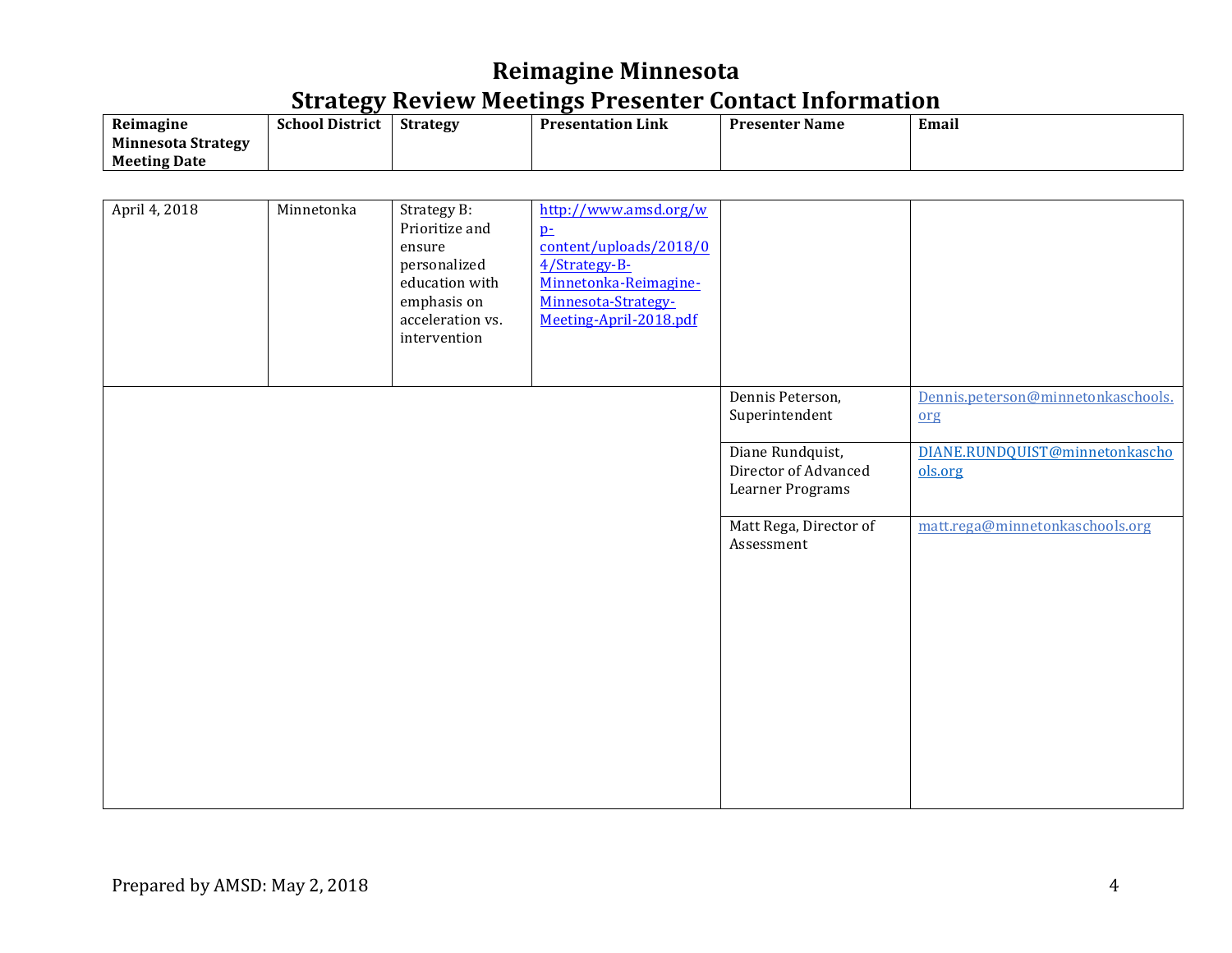| Reimagine                 | --<br><b>School District</b> | <b>Strategy</b> | <b>Presentation Link</b> | <b>Presenter Name</b> | Email |
|---------------------------|------------------------------|-----------------|--------------------------|-----------------------|-------|
| <b>Minnesota Strategy</b> |                              |                 |                          |                       |       |
| <b>Meeting Date</b>       |                              |                 |                          |                       |       |

| April 4, 2018 | Edina       | Strategy B:<br>Prioritize and<br>ensure<br>personalized<br>education with<br>emphasis on<br>acceleration vs.<br>intervention | http://www.amsd.org/w<br>p <sub>z</sub><br>content/uploads/2018/0<br>4/Strategy-B-Edina-<br>Reimagine-Minnesota-<br>April-2018-Strategy-<br>Meeting.pdf |                                                                        |                                   |
|---------------|-------------|------------------------------------------------------------------------------------------------------------------------------|---------------------------------------------------------------------------------------------------------------------------------------------------------|------------------------------------------------------------------------|-----------------------------------|
|               |             |                                                                                                                              |                                                                                                                                                         | John Schultz,<br>Superintendent                                        | john.schultz@edinaschools.org     |
|               |             |                                                                                                                              |                                                                                                                                                         | Randy Smasal, Director of<br>Teaching and Learning                     | randy.smasal@edinaschools.org     |
|               |             |                                                                                                                              |                                                                                                                                                         | Tim Anderson, Principal<br>of South View Middle<br>School              | timothy.anderson@edinaschools.org |
|               |             |                                                                                                                              |                                                                                                                                                         | Kaela Loo, Personalized<br>Learning Coach, South<br>View Middle School | michaela.loo@edinaschools.org     |
| April 4, 2018 | Minneapolis | Strategy G: Build<br>bridges between<br>school and<br>community                                                              | http://www.amsd.org/w<br>$p-$<br>content/uploads/2018/0<br>4/Strategy-G-<br>Minneapolis-Reimagine-<br>Minnesota-Strategy-<br>Meeting.pdf                |                                                                        |                                   |
|               |             |                                                                                                                              |                                                                                                                                                         | Ed Graff, Superintendent                                               | Ed.Graff@mpls.k12.mn.us           |
|               |             |                                                                                                                              |                                                                                                                                                         | Suzanne Kelly, Chief of<br>Staff                                       | Suzanne.kelly@mpls.k12.mn.us      |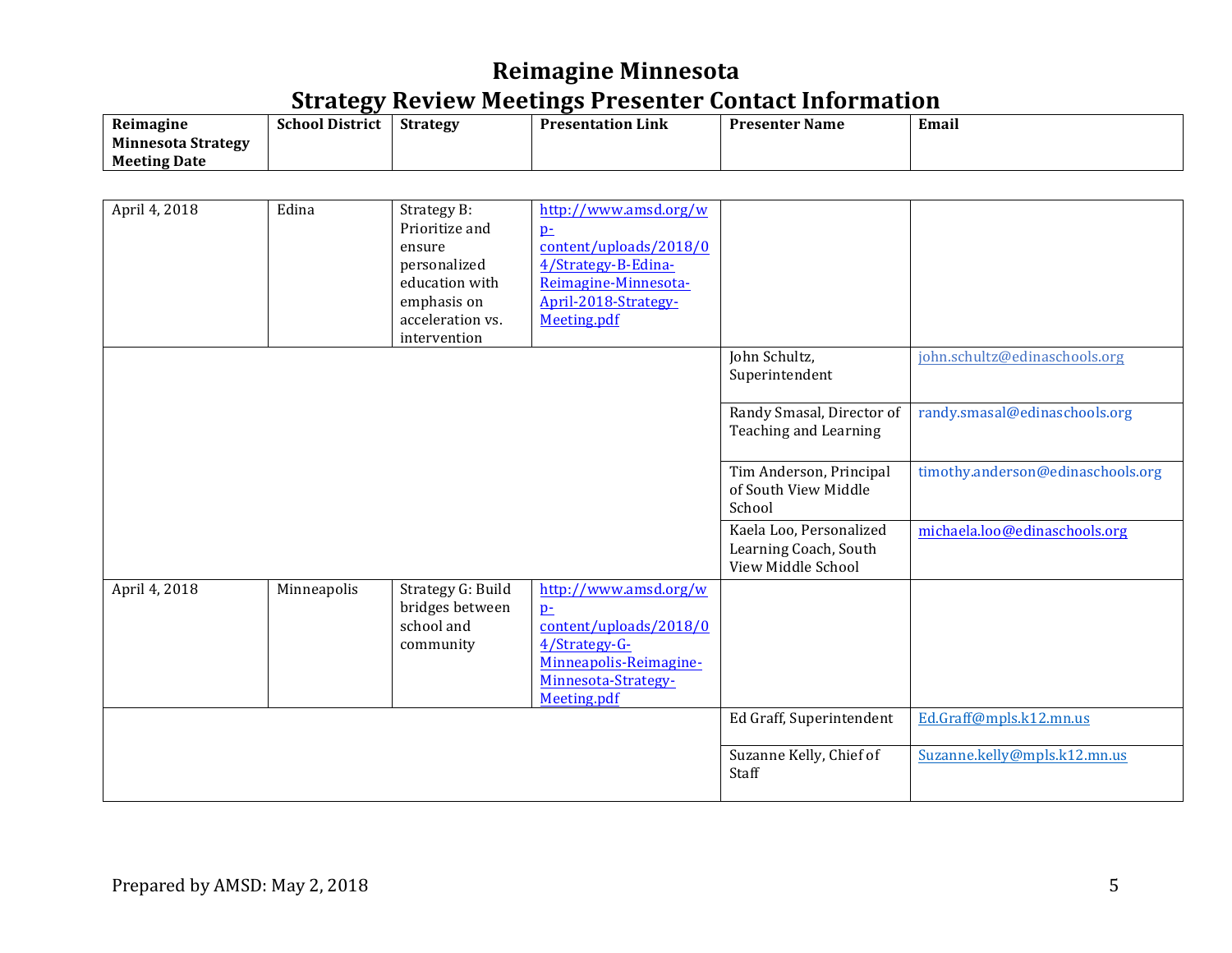|                           | --                     |                 |                          |                       |       |
|---------------------------|------------------------|-----------------|--------------------------|-----------------------|-------|
| Reimagine                 | <b>School District</b> | <b>Strategy</b> | <b>Presentation Link</b> | <b>Presenter Name</b> | Email |
| <b>Minnesota Strategy</b> |                        |                 |                          |                       |       |
| <b>Meeting Date</b>       |                        |                 |                          |                       |       |

| May 2, 2018 | Roseville | Strategy C | https://www.amsd.org/         |                           |                              |
|-------------|-----------|------------|-------------------------------|---------------------------|------------------------------|
|             |           |            |                               |                           |                              |
|             |           |            | wp-<br>content/uploads/2018/0 |                           |                              |
|             |           |            |                               |                           |                              |
|             |           |            | 5/Strategy-C-Roseville-       |                           |                              |
|             |           |            | Reimagine-Minnesota-          |                           |                              |
|             |           |            | Presentation.pdf              |                           |                              |
|             |           |            |                               | Aldo Sicoli,              | aldo.sicoli@isd623.org       |
|             |           |            |                               | Superintendent            |                              |
|             |           |            |                               | Christina Hester,         | christina.hester@isd623.org  |
|             |           |            |                               | Principal, RAHS           |                              |
|             |           |            |                               |                           |                              |
|             |           |            |                               | Jake Von De Linde,        | jacob.vondelinde@isd623.org  |
|             |           |            |                               | Director of Teaching and  |                              |
|             |           |            |                               | Learning                  |                              |
|             |           |            |                               | Mary Hannula,             | mary.hannula@isd623.org      |
|             |           |            |                               | Teacher, RAHS             |                              |
|             |           |            |                               | Carly Miller,             |                              |
|             |           |            |                               |                           | carly.miller@isd623.org      |
|             |           |            |                               | Teacher, RAHS             |                              |
| May 2, 2018 | Anoka-    | Strategy H | https://www.amsd.org/         |                           |                              |
|             | Hennepin  |            | wp-                           |                           |                              |
|             |           |            | content/uploads/2018/0        |                           |                              |
|             |           |            | 5/A-H-Reimagine-              |                           |                              |
|             |           |            | Minnesota-Strategy-H.pdf      |                           |                              |
|             |           |            |                               | David Law,                | david.law@ahschools.us       |
|             |           |            |                               | Superintendent            |                              |
|             |           |            |                               | Cory McIntyre, Executive  | Cory.McIntyre@ahschools.us   |
|             |           |            |                               | Director of Student       |                              |
|             |           |            |                               | Services, Supervisor of   |                              |
|             |           |            |                               | Middle Schools            |                              |
|             |           |            |                               | Jennifer Cherry, Director | jennifer.cherry@ahschools.us |
|             |           |            |                               | of Student Services       |                              |
|             |           |            |                               |                           |                              |
|             |           |            |                               |                           |                              |